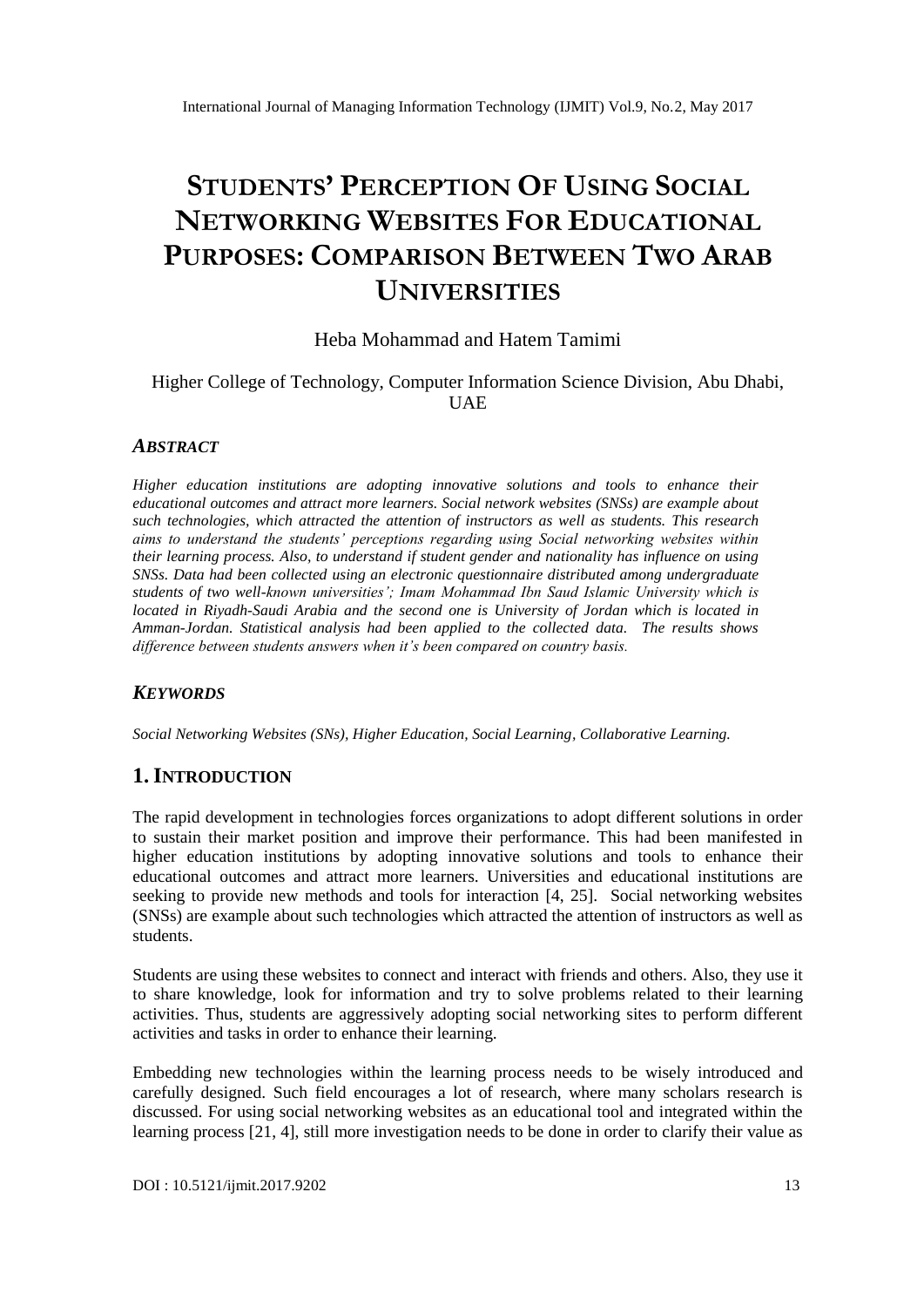a learning environment [16]. Consequently, this paper aims to understand the students' perceptions regarding using Social networking websites within their learning process.

## **2. SOCIAL LEARNING THEORY**

The social learning theory discusses that individuals learn from their social interactions within their social systems [5]. Based on [8] argument, individuals have the ability to learn not just from their own experiences but also from others experiences. Literature explained that we are focusing during our learning to symbolic, live concepts that exist in our environment. Also, we learn by recalling different concepts that we had exposed to during our life. Then, we as learners' have the ability to reproduce what we retain and recall. Bandura explanation of social learning of individuals went through four components as described before; attentional processes, retention processes, motor reproduction processes, and motivational processes [8]. Also, he argued that people learn through observation and learning happened as result of the interaction between learner behavior, personal factors and environment. This is what he named as observational learning theory.

Another contribution to social learning theory is based on Wenger work [28]. He argues that individuals learn from their own life experience through interaction and participation in the world. His contribution of social learning theory highlighted that learning is constructed based on social nature of individuals, individual ability and competences enable them to own and construct knowledge. Also, he stressed that knowing is associated with learners engagement and mutual participation in social interactions with other learners. Furthermore, individuals ability to produce a meaningful outcome from their interactions is a result of their own understanding and meaningful experience in the world. Based on Wenger explanation for social learning, he suggested four key elements that contributed to our learning. Wenger [28] believes that learning is a matter of social interactions, participation and engagement with learners' context and where they belong. Leaners beliefs and perceptions of what they have gain from their social participation and practice will manifest in their actions and outcomes which will define who we are. Those four elements are identity, practice, meaningful, and community. Identity defines who we are and how we will interact and participate in our community. Practice defines how we will learn as a consequence of our actions. Meaningful explanation is how we will interpret and explain our actions. Community is related to where we belong (work team, virtual team, groups, and friends' network, etc…)

Both, [8] and [28] explanations focus on individual and environment. Both highlight the importance of individual participation in order to construct and acquire knowledge to learn. Their interpretation of social learning explains how social networks contribute to individuals learning within their contexts and environments. In spite of the coherence between the two authors, there are some differences. As, [8] focuses on individuals and environments to explain learning, but his concern was to explain the cognitive process in which individuals learn. While Wenger [28] discuss how individuals build their knowledge and learn within their community of practice.

### **3. SOCIAL NETWORKING SITES AS EDUCATIONAL TOOL**

Social networks sites are considered as web-based services that allow individuals to build their profile and share it with others whom they have sharing connections and views. It is an internet community where people who meet, connect and share their ideas and views [21]. Social networking is a technology that promotes collective intelligence by means of social negotiation among group of individuals that are engaged in working towards a common goal or a shared practice [13]. The emergence of social network sites enable people to connect and build new relationships with whom have similar interests and preferences, it enables them to construct and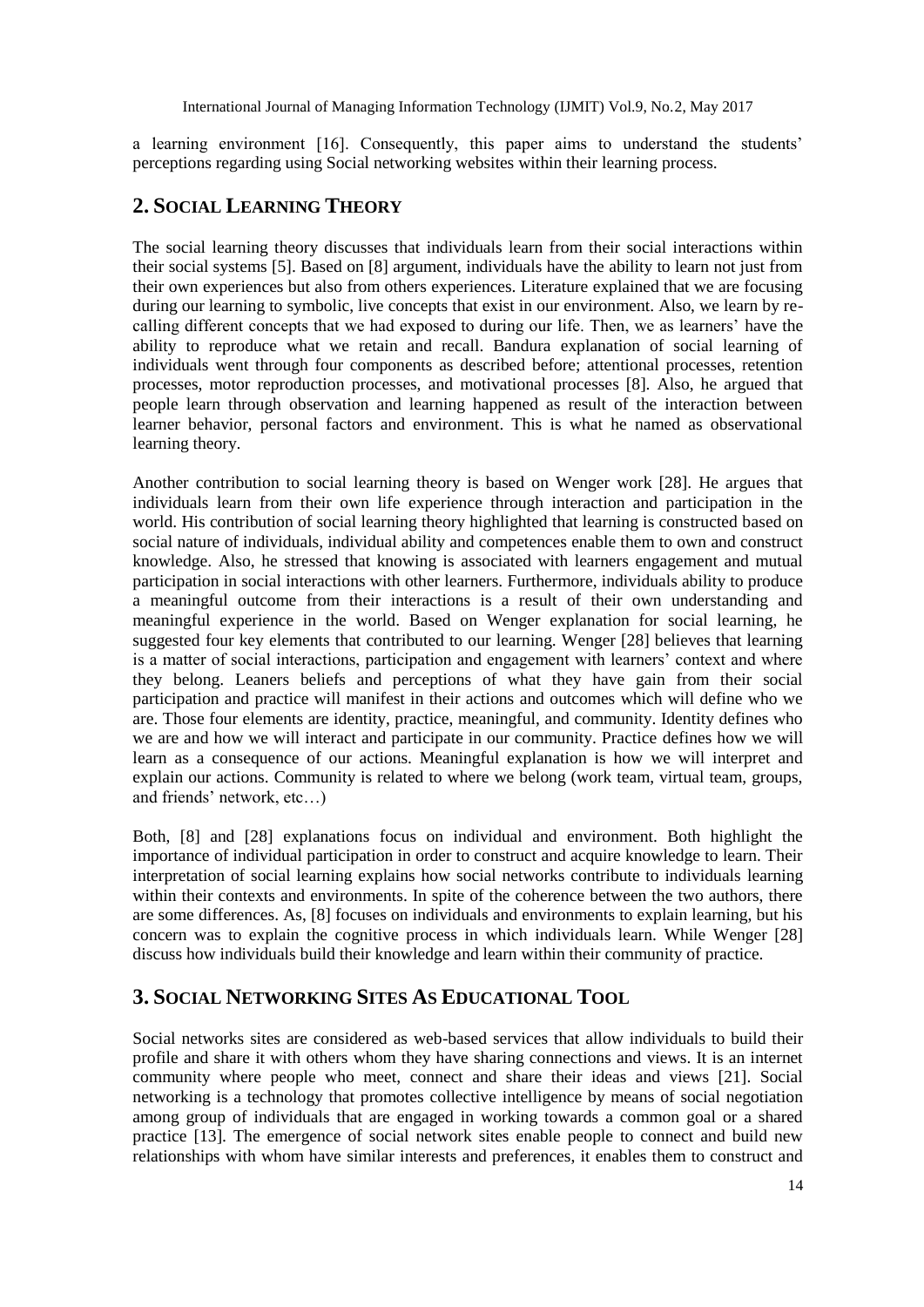grow their social relationships networks. These relationships could be based on friendship, professional relationships or others. There are many examples of such social network sites that attracted a lot of internet users; Twitter, Friendster, MySpace, Facebook, LinkedIn, YouTube and many others. These social networks had been used widely by many individuals for different purposes. However, a growing used for these social networks sites had been made by young individuals, whom are known as digital natives. Research reported an impressive increasing % of using social networks sites by students and educators [11, 21]. Students are attracted to social network sites more than traditional e-learning technologies [21]. Students who joined and participate on these sites are free to express their concerns, ask questions, communicate, and develop their own skills based on what they desire and like. A learner on social network websites are building their learning experience and knowledge by interacting with different expertise located in different places, and overcoming the time, place constrains [12]. Thus, Social networks sites are motivating students to interact communicate and motivate them to participate effectively in their learning environments.

Consequently, institutions within the education industry should integrate these social networks sites and it's different features within the learning process in more formal and designed approach to reap its benefits [21, 12]. For example, Tuan and Tu [24] highlighted improvements on Vietnamese students' performance. They found that using social networks by students helped in enhancing their grades because of the nature of social networks, which enable students to connect, interact and communicate with others.

A study done by Carroll and his colleagues [29] proved that incorporating social networks within the learning process has positive influence on students learning. They found that students of Queensland University of Australia had deeper and longer learning and had the ability to be more innovative in their research assignment because of using Wiki-spaces (http://www.wikispaces.com) to do their assignments. Furthermore, [20] conducted a study to understand how Malaysian students' use SNSs; the study was on tertiary level included more than 6000 students. Their study confirmed that students are using SNSs for different purposes as it helps them to interact with their peers in order to engage in discussion and informal learning processes. Another study by [23] focused on investigating the influence of Facebook on the learning process and her results proved that using Facebook and peer assessment in hybrid learning environment improves knowledge construction, enhances student engagement and interest and promote collaborative learning. The findings showed that students believe in the role of using social networking sites as a help in improving communication, interaction and creative learning [10]. For instance, many scholars [22, 24] in their researches regarding using social networks for education such as Facebook; claimed that Facebook should be considered as social place to interact and build relationships and should not be used as educational tool. In addition, it had been found that students who use these social networks sites believe that they spent a lot of time on these SNS, which may influence their academic performance [21]. However, the abovementioned studies have not shown any differences between male and female behavior in such social networking websites. Although, many studies shows differences between female and male in using the internet. Some studies found that male are interacting more than female when it comes to the online interactions  $[30 - 33]$ .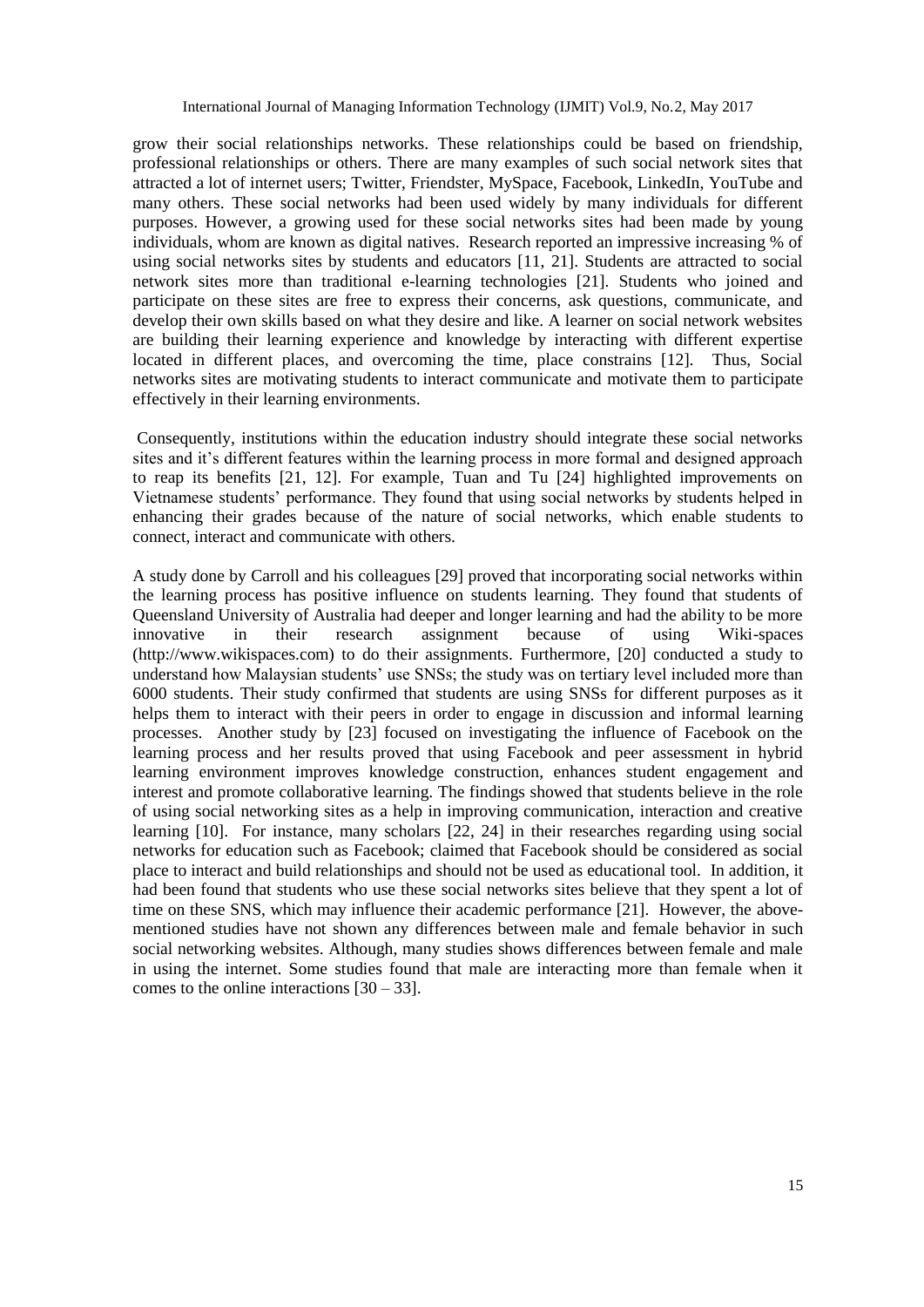### **4. SOCIAL NETWORKING SITES IN ARAB CONTEXT**

Arab social media report (2015) shows that Arab world is heavily using and embracing the new technologies of social networks. The report shows that there is exponential increase in using the social networking sites since its introduction to Arab world before one decade. Also, it shows that the mostly used social networking sites are Facebook and What Sapp. For example, In Saudi Arabia, based on Arab social media report (2015), the most used social networking sites are What's app, Facebook and Twitter. Also, it had been found that Saudi Arabia having the highest penetration regarding the social media users (Facebook 19.2%, 2.5 LinkedIn, 2.9% in Twitter, and the highest number of YouTube views in the world per internet user which is 90 million video views per day) (Dubai School of Government" report, 2012). Thus, we can say that the Saudi Arabia is aggressively embracing these new technologies by its citizens and incorporating its applications in different aspects of their lives. This aggressive contribution with new social networking sites trend could be explained by the high internet penetration 66% and the high demands of internet services and broadband as reported by the International Telecommunication Union (ITU) (2015).

A study done by [27] shows that an emerging domain for using social networking sites is in higher education. Their study shows a good level of acceptance and using of social networking sites within Saudi universities. The universities which had been studied are using social networking sites particularly Twitter, Facebook, YouTube and LinkedIn within the learning formal process. However, they recommend that using social networking within higher education needs more research in order to understand the usage of SNS and understand the behavior of students and educators. Another study was focusing on studying the acceptance of using SNS by using TAM model such as  $[2] \& [3]$ , the first part of this study on Social Media usage in Saudi Arabia is mainly exploratory in nature aiming at investigating the attitude of the average Saudi towards the use of Social Media. In spite the wide use of social networking sites by Saudi, there are studies reporting a low percentage of using social networking sites for educational purposes [7, 19]. Thus, more studies needed to be done in order to understand students' perceptions about using SNSs as educational tool.

In [1] studied the Jordanians youth perspective regarding using the SNSs in the learning process. Their study was focusing on the studying the pros and cons of Facebook. They found that Jordanians students are aware of the advantages and disadvantages of using Facebook for learning. Another study in Jordan was done by [6]. They found that SNSs had positive effect on Jordanian youths on the individual level and the participants believe that it has no negative effect on their learning progress. However, both studies recommend further studies to explorer this issue and including other SNS. In addition, we could not find any studies highlighted the gender differences in using social networking websites at the developing countries level and more specifically on the Middle East Countries.

### **5. RESEARCH METHODOLOGY**

This research intends to identify which social networking website is used by students and discover the students' perceptions of using social networking websites within their learning process. In order to realize this goal, the researcher developed a questionnaire into three parts; the first part was intend to collect demographic data, the second part was to know the most used social networking website for different purposes by students, and finally, the third part was to highlight the advantages and disadvantages of using SNSs from students perspective using 5 likert scale.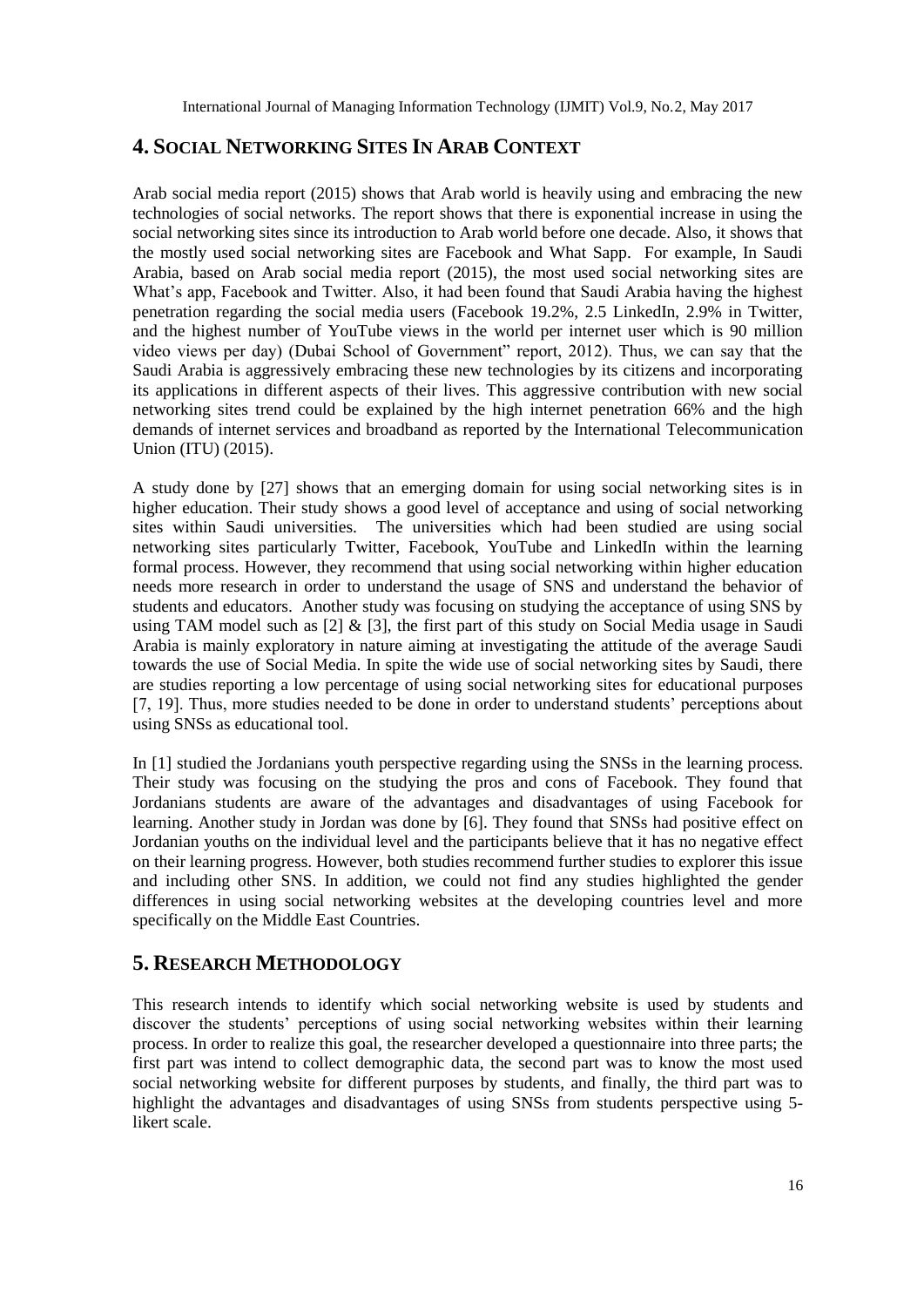The questionnaire had been developed using monkey survey and the link of the questionnaire had been posted on Black Board at Al Imam Mohammad Ibn Saud University and University of Jordan. Also, the link of the survey had been distributed via social media such as (Twitter, LinkedIn and Whatsapp) in order to reach larger sample. The questionnaire was available for 3 months for information system department students. 178 students had been answering the questionnaire, 124 responses are completed and used for further analysis. The collected data had been analyzed to obtain more information.

# **6. DATA ANALYSIS AND RESULTS**

Although the survey had been distributed via social media sites in order to increase the participation, the researcher only received 178 responses, 124 responses were completed

### **6.1 Demographic Data Analysis**

A total of 124 students from University of Jordan and Imam Muhammad Ibn Saud Islamic University from Business Information system and information system departments participated in the survey out of which 85% (106) were females, whereas 15% (18) were males as shown in Table (1) and Figure (1);

| Gender |        |           |         |                      |            |  |  |  |  |
|--------|--------|-----------|---------|----------------------|------------|--|--|--|--|
|        |        | Frequency | Percent | <b>Valid Percent</b> | Cumulative |  |  |  |  |
|        |        |           |         |                      | Percent    |  |  |  |  |
| Valid  |        |           | .8      | .8                   | .8         |  |  |  |  |
|        | Female | 106       | 84.8    | 84.8                 | 85.6       |  |  |  |  |
|        | Male   | 18        | 14.4    | 14.4                 | 100.0      |  |  |  |  |
|        | Total  | 125       | 100.0   | 100.0                |            |  |  |  |  |

|  |  |  | Table 1: Gender Distribution |
|--|--|--|------------------------------|
|--|--|--|------------------------------|



Figure 1: Gender Distribution

In addition, table (2) shows that out of 125 respondents, 64 respondents are between ages 18-20, 57 are between ages of 21-29, 2 are between the interval of 30-39 and only 1 respondent lies between the age group of 40-49. Thus, 51% aging between 18-20, whereas rest of the 49% were above 20%.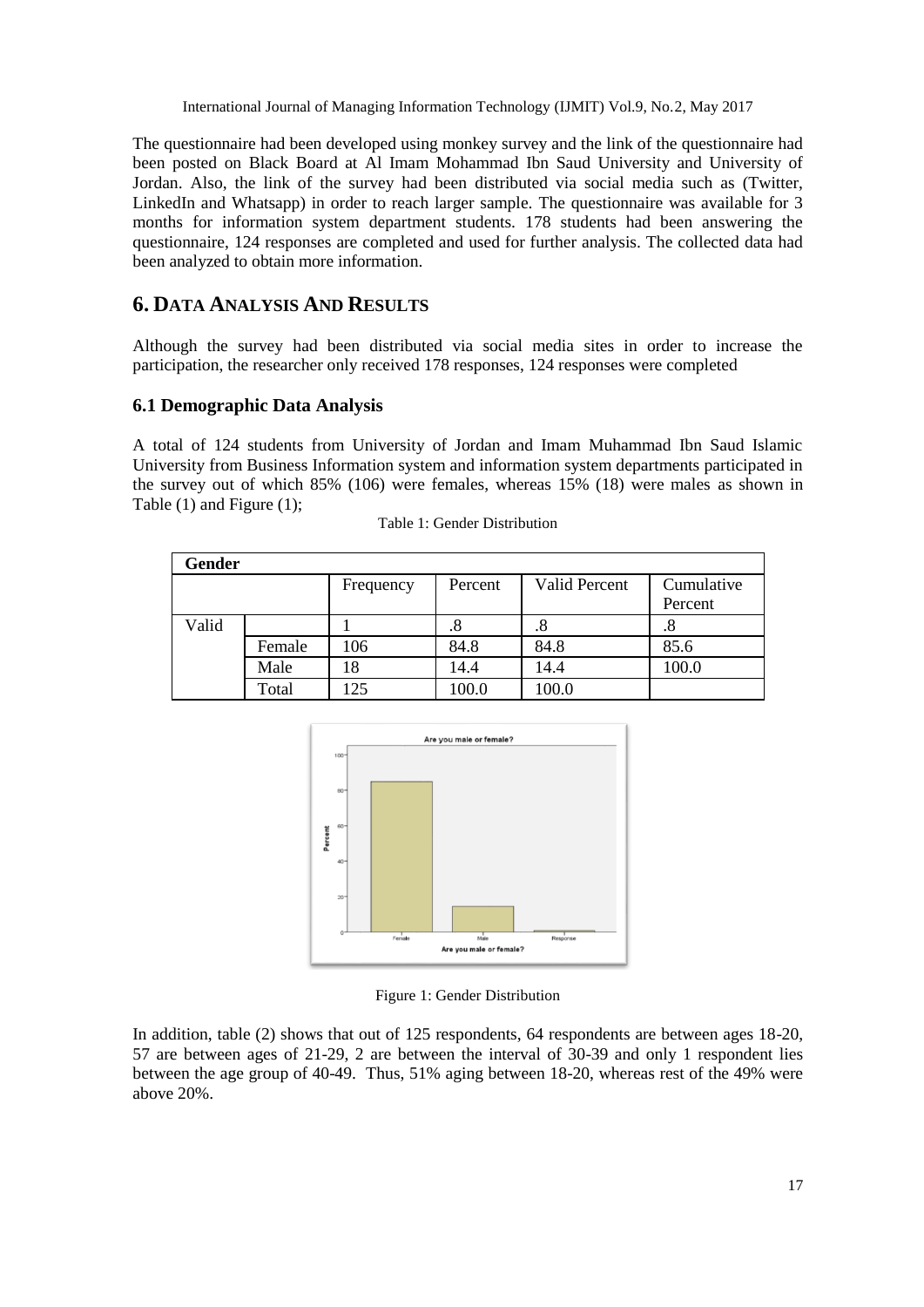| Age   |       |                |         |                      |            |
|-------|-------|----------------|---------|----------------------|------------|
|       |       | Frequency      | Percent | <b>Valid Percent</b> | Cumulative |
|       |       |                |         |                      | Percent    |
| Valid |       |                | .8      | .8                   | .8         |
|       | 18-20 | 64             | 51.2    | 51.2                 | 52.0       |
|       | 21-29 | 57             | 45.6    | 45.6                 | 97.6       |
|       | 30-39 | $\overline{2}$ | 1.6     | 1.6                  | 99.2       |
|       | 40-49 |                | .8      | $\boldsymbol{.8}$    | 100.0      |
|       | Total | 125            | 100.0   | 100.0                |            |

Table 2: Age Distribution

Most of them belonged to (71) 57% Al-Imam Muhammad Ibn Saud Islamic University and the rest of them (53) 43% were belonging to University of Jordan. 82% of the respondents were enrolled as undergraduate students at college or university.

| <b>Nationality</b> |             |                |         |         |            |  |  |  |  |
|--------------------|-------------|----------------|---------|---------|------------|--|--|--|--|
|                    |             | Frequency      | Percent | Valid   | Cumulative |  |  |  |  |
|                    |             |                |         | Percent | Percent    |  |  |  |  |
| Valid              |             | 31             | 24.8    | 24.8    | 24.8       |  |  |  |  |
|                    | Jordanian   | 54             | 43.2    | 43.2    | 68.0       |  |  |  |  |
|                    | Palestinian | $\overline{c}$ | 1.6     | 1.6     | 69.6       |  |  |  |  |
|                    | Saudian     | 37             | 29.6    | 29.6    | 99.2       |  |  |  |  |
|                    | Yemeni      |                | .8      | .8      | 100.0      |  |  |  |  |
|                    | Total       | 125            | 100.0   | 100.0   |            |  |  |  |  |

Table 3 Nationality Distribution

The frequency table drawn above shows that most of the respondents are of Jordanian Nationality i.e. 54, 37 are Saudi and very few are from Yemen and Palestine. All the students shared different response on a question on average use of social media; the response ranged from 1-23 hours per day. The objective to use these sites was even more diverse; generally, students use it for various reasons related to learning and enjoyment. Following analysis is based upon sharing of top three results in each category, which are highly significant.

### **6.2 The Most Used Snss For Different Activities**

On a question about the most used networking site, What Sapp with 8.47 out of 10 points was found on the top, Facebook was at the second place with 7.06 out of 10 points while YouTube 6.82 out of 10 points is used as the third common source.

For finding friends, Face book with 8.58 out of 10 points was found on the top, Twitter was at the second place with 7.98 out of 10 points while What Sapp with 7.51 out of 10 points is used as the third common source. What's app was considered to be the most valuable social application for sending and receiving messages having the score 9.33 out of 10, whereas Face book with 8.09 and twitter with 7.95 were the next in line to be helpful in this regard. What's app was consideredthe most valuable social application for chatting with friends having the score 9.26 out of 10, whereas Face book with 8.12 and twitter with 7.96 were the next in line to be helpful in this regard. For playing games, Face book with 6.56 out of 10 points was found on the top,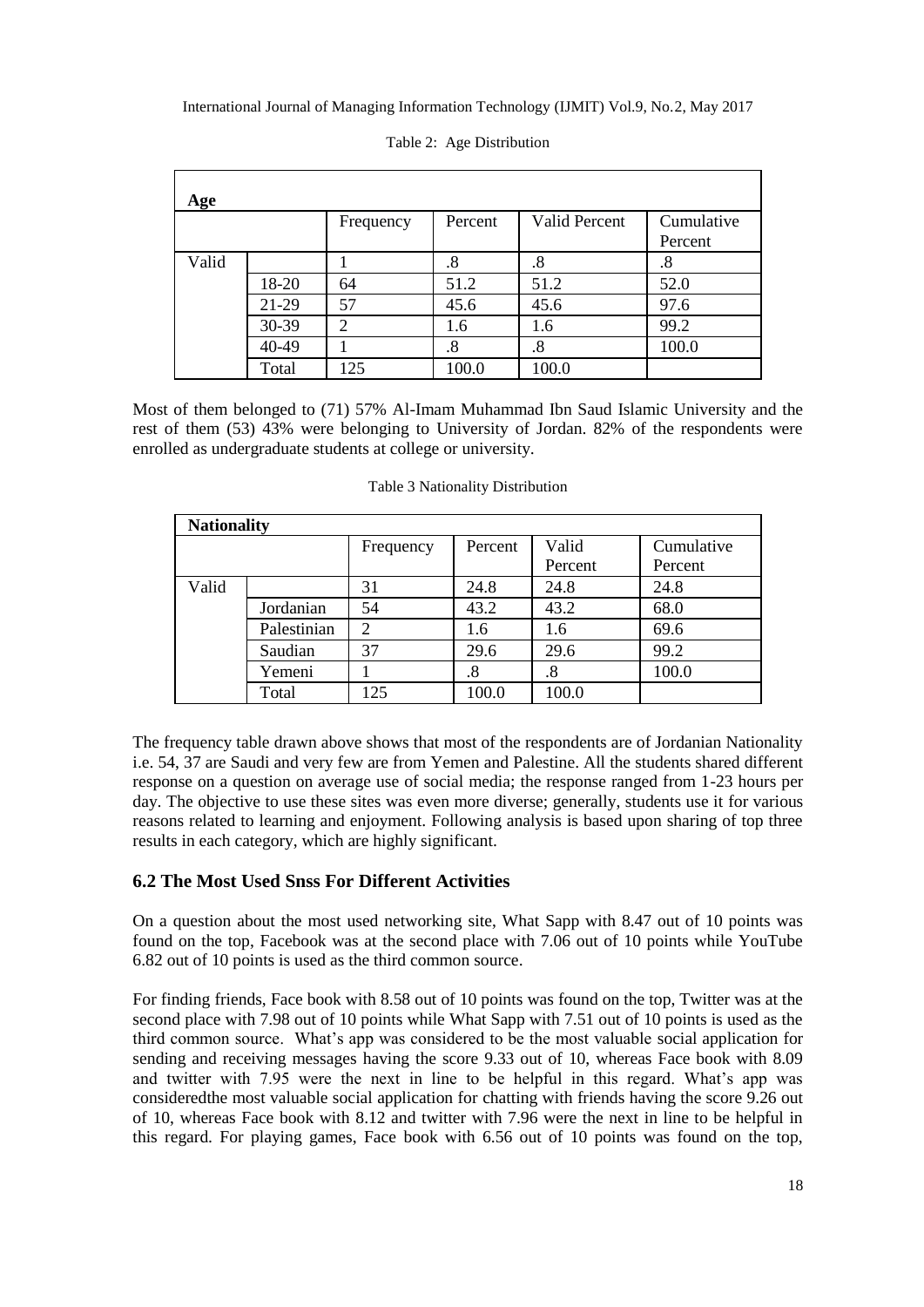Twitter was at the second place with 8.20 out of 10 points while Google+ with 7.79 out of 10 points is used as the third common source.

For file sharing, Face book with 8.71 out of 10 points was found on the top, Twitter was at the second place with 8.08 out of 10 points while What'sapp with 7.89 out of 10 points is used as the third common source. Facebook was considered to be the most valuable website for academic communication with friends having the score 8.73 out of 10, whereas What Sapp with 8.17 and twitter with 7.89 were the next in line to be helpful in this regard. The same with reference with instructors were Face book, Twitter and What Sapp with respective score of 8.74, 8.16, and 7.51. Face book was on top for engaging in academic discussion, whereas twitter and Google+ are the next with scores 8.78, 8.21 and 7.54. Same for learning concept, were Face book, Twitter and Google, with the scores 8.30, 7.88 and 7.26 respectively. Accordingly, study shows that Face book got the highest average score; 8.47 out of 10, which is around 85% of the total score, whereas Twitter was at the second highest average; 7.89 out of 10, which is around 79% of the total score. While analysis shows the third highest average was found with Google+ which secured 7.32 average score with a percentage of 73%. This analysis shows how we can compare more than 2 constants against several variables; in this case 10. That is why the statisticians not only find the top tendencies in comparison, but also the realistic situation and status of each constant. Following table presents statistical analysis of each constant against ten variables. Table 4Summary table of most used SNSs

|                         |                |                 |          |         | What's |           |                  |              |              |                         |
|-------------------------|----------------|-----------------|----------|---------|--------|-----------|------------------|--------------|--------------|-------------------------|
|                         | <b>Twitter</b> | <b>FaceBook</b> | LinkedIn | Google+ | app    | Instagram | <b>Pinterest</b> | <b>Skype</b> | <b>Badoo</b> | YouTube                 |
| 1                       | 6.54           | 7.06            | 4.51     | 5.03    | 8.47   | 6.79      | 3.19             | 4.67         | 1.92         | 6.82                    |
| $\overline{2}$          | 7.98           | 8.58            | 5.61     | 5.36    | 7.51   | 6.97      | 3.6              | 4.37         | 1.91         | 3.12                    |
| $\overline{\mathbf{3}}$ | 7.95           | 8.09            | 5.94     | 9.33    | 5.18   | 5.85      | 3.62             | 4.98         | 2.08         | 1.97                    |
| 4                       | 7.96           | 8.12            | 5.91     | 9.26    | 4.81   | 6.27      | 3.62             | 4.91         | 2.14         | $\overline{2}$          |
| 5                       | 8.2            | 9.56            | 7.79     | 6.63    | 5.44   | 5.16      | 4.01             | 3.46         | 2.47         | 2.29                    |
| $\overline{6}$          | 8.08           | 8.71            | 7.27     | 7.89    | 5.27   | 5.71      | 3.64             | 3.59         | 1.85         | $\overline{\mathbf{3}}$ |
| 7                       | 7.89           | 8.73            | 6.71     | 8.17    | 5.76   | 4.92      | 3.59             | 4.43         | 1.93         | 2.87                    |
| 8                       | 8.16           | 8.74            | 7.41     | 7.51    | 5.89   | 4.84      | 3.73             | 4.34         | 2.03         | 2.35                    |
| $\overline{Q}$          | 8.21           | 8.78            | 7.54     | 7.24    | 5.57   | 4.83      | 3.56             | 4.35         | 1.99         | 2.94                    |
| 10                      | 7.88           | 8.3             | 7.26     | 6.8     | 5.54   | 4.43      | 3.41             | 3.58         | 1.95         | 5.86                    |
|                         |                |                 |          |         |        |           |                  |              |              |                         |
| Total                   | 78.85          | 84.67           | 65.95    | 73.22   | 59.44  | 55.77     | 35.97            | 42.68        | 20.27        | 33.22                   |
|                         | 7.89           | 8.47            | 6.60     | 7.32    | 5.94   | 5.58      | 3.60             | 4.27         | 2.03         | 3.32                    |
| $\%$                    | 78.85          | 84.67           | 65.95    | 73.22   | 59.44  | 55.77     | 35.97            | 42.68        | 20.27        | 33.22                   |

Table 4: Summary table of most used SNSs

 $\frac{1}{2}$ 

Furthermore, ANOVA table drawn shows that variable Facebook and LinkedIn are significant of all as their p-values are less than Alpha i.e. less than alpha. Thus, we can say that these are two social networking sites that are mostly used by the respondents. Whereas the rest of the others are insignificant as their p-values are greater than alpha.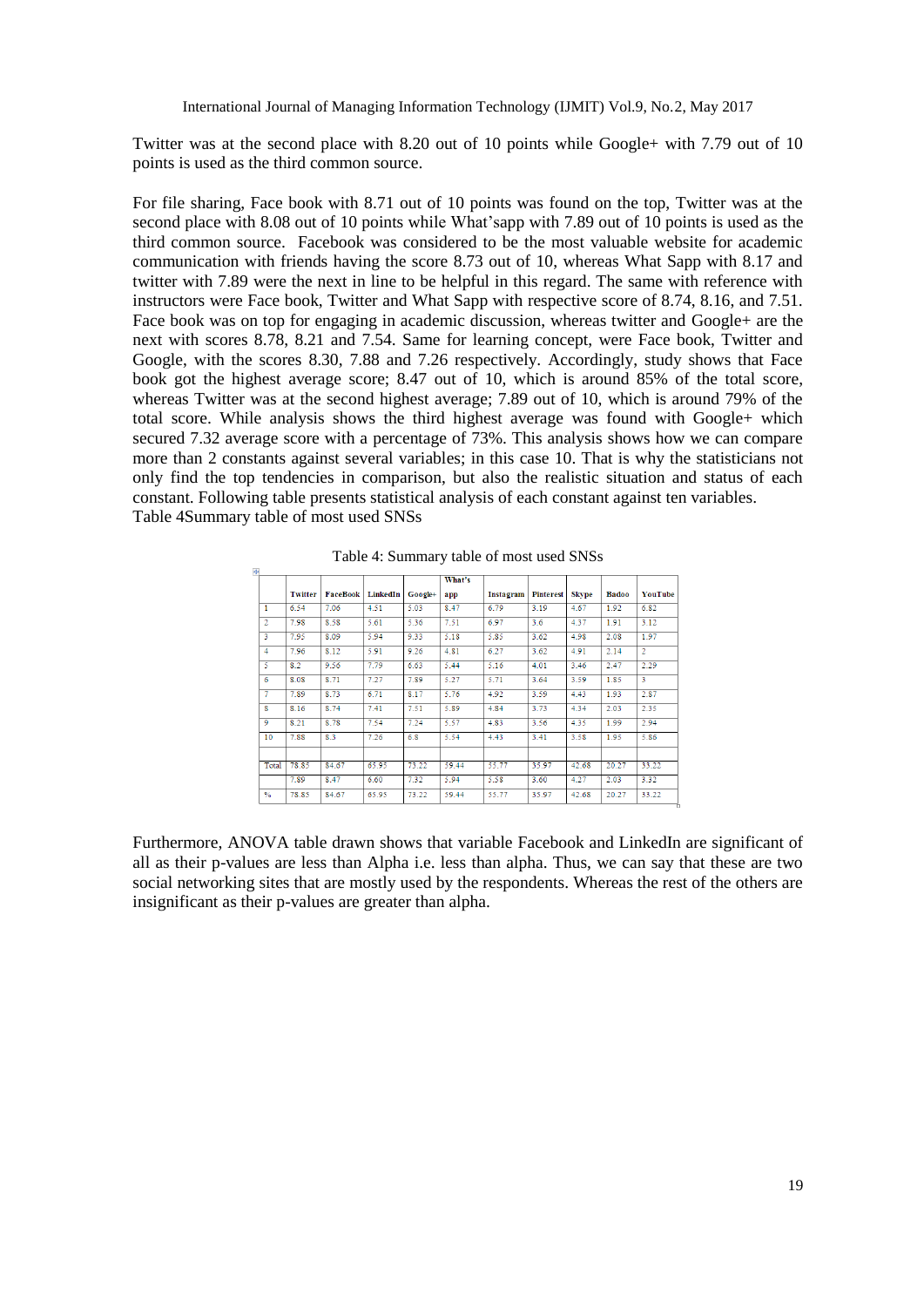| <b>ANOVA</b>   |                          |                             |     |                |       |      |
|----------------|--------------------------|-----------------------------|-----|----------------|-------|------|
|                |                          | Sum<br>of<br><b>Squares</b> | df  | Mean<br>Square | F     | Sig. |
| Twitter        | Between<br>Groups        | 27.047                      | ٦   | 9.016          | 3.469 | .020 |
|                | <b>Within Groups</b>     | 220.908                     | 85  | 2.599          |       |      |
|                | Total                    | 247.955                     | 88  |                |       |      |
| Facebook       | <b>Between</b>           | 88.709                      | ٦   | 29.570         | 7.596 | .000 |
|                | Groups                   |                             |     |                |       |      |
|                | <b>Within Groups</b>     | 330.908                     | 85  | 3.893          |       |      |
|                | Total                    | 419,618                     | 88  |                |       |      |
| LinkedIn       | Between<br>Groups        | 39.190                      | ٦   | 13.063         | 3.172 | .028 |
|                | Within Groups            | 350.046                     | 85  | 4.118          |       |      |
|                | Total                    | 389.236                     | 88  |                |       |      |
| Google<br>plus | <b>Between</b><br>Groups | 2.503                       | ٦   | 834            | 351   | .788 |
|                | <b>Within Groups</b>     | 201.992                     | 85  | 2.376          |       |      |
|                | Total                    | 204.494                     | 88  |                |       |      |
| Whatsapp       | Between<br>Groups        | 10.045                      | ٩   | 3348           | 504   | 680  |
|                | <b>Within Groups</b>     | 564.203                     | 85  | 6.638          |       |      |
|                | Total                    | 574.247                     | 88  |                |       |      |
| Instagram      | Between<br>Groups        | 16.311                      | 3   | 5.437          | 1.289 | .284 |
|                | <b>Within Groups</b>     | 358,588                     | 85  | 4.219          |       |      |
|                | Total                    | 374.899                     | 88  |                |       |      |
| Pinterest      | Between<br>Groups        | 530                         | ٩   | .177           | .091  | .965 |
|                | <b>Within Groups</b>     | 164,908                     | 85  | 1.940          |       |      |
|                | Total                    | 165.438                     | 88  |                |       |      |
| Skype          | Between<br>Groups        | 2.302                       | ٩   | .767           | 211   | .888 |
|                | <b>Within Groups</b>     | 308.462                     | 85  | 3.629          |       |      |
|                | Total                    | 310.764                     | 88  |                |       |      |
| Badoo          | Between<br>Groups        | 098                         | ٦   | 033            | 043   | 988  |
|                | <b>Within Groups</b>     | 65.183                      | 85  | .767           |       |      |
|                | Total                    | 65.281                      | 88  |                |       |      |
| YouTube        | Between<br>Groups        | 32.595                      | ٩   | 10.865         | 1.752 | .162 |
|                | <b>Within Groups</b>     | 527.046                     | 85  | 6.201          |       |      |
|                | Total                    | 559.640                     | 88  |                |       |      |
| gender         | Between<br><b>Groups</b> | 909                         | ٦   | 303            | 2.512 | .062 |
|                | <b>Within Groups</b>     | 14.478                      | 120 | .121           |       |      |
|                | Total                    | 15.387                      | 123 |                |       |      |

Table 5: One way ANOVA on Rank question regarding Social Networking

We run another test, to see if there is a relationship between the gender, nationality and the using of SNs websites. The tables below present these associations.

| <b>Case Processing Summary</b> |       |         |    |         |       |         |
|--------------------------------|-------|---------|----|---------|-------|---------|
|                                | Cases |         |    |         |       |         |
|                                |       | Valid   |    | Missing | Total |         |
|                                | N     | Percent | N  | Percent | N     | Percent |
| Are you male or female? *      | 95.   | 76.0%   | 30 | 24.0%   | 125   | 100.0%  |
| Which social networking        |       |         |    |         |       |         |
| websites do you use most       |       |         |    |         |       |         |
| often? Please note,            |       |         |    |         |       |         |
| the most used network is       |       |         |    |         |       |         |
| ranked as 1 and the least      |       |         |    |         |       |         |
| used one is ranked as 10       |       |         |    |         |       |         |
| In what country do you         | 95    | 76.0%   | 30 | 24.0%   | 125   | 100.0%  |
| currently reside?* Which       |       |         |    |         |       |         |
| social networking websites     |       |         |    |         |       |         |
| do you use most often?         |       |         |    |         |       |         |
| Please note, the most used     |       |         |    |         |       |         |
| network is ranked as 1 and     |       |         |    |         |       |         |
| the least used one is          |       |         |    |         |       |         |
| ranked as 10                   |       |         |    |         |       |         |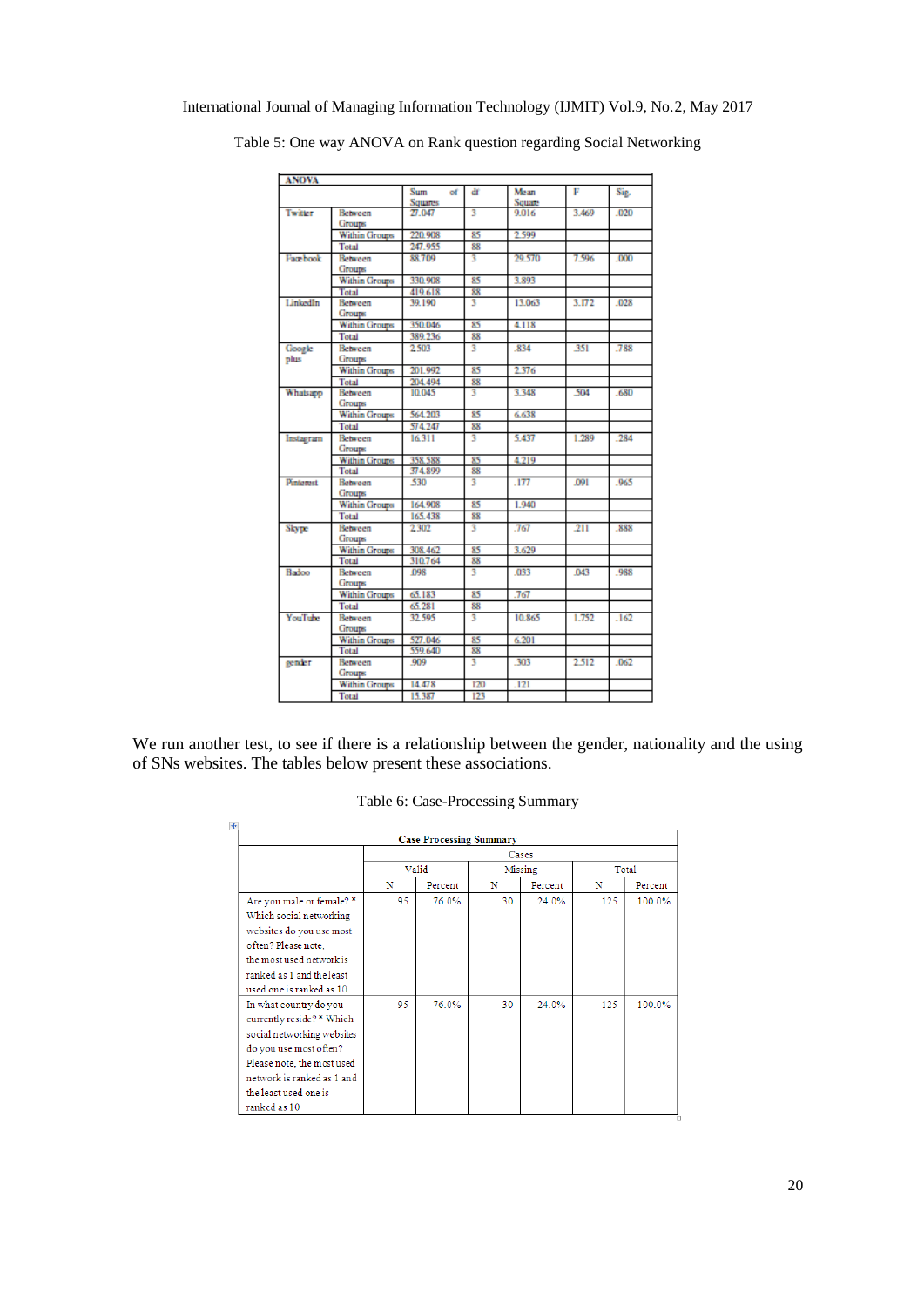| Crosstab                                                             |       |     |                |     |             |              |     |                |              |                                                                          |              |     |
|----------------------------------------------------------------------|-------|-----|----------------|-----|-------------|--------------|-----|----------------|--------------|--------------------------------------------------------------------------|--------------|-----|
|                                                                      | Count |     |                |     |             |              |     |                |              |                                                                          |              |     |
| Which social networking websites do you use most often? Please note, |       |     |                |     |             |              |     |                | Tota         |                                                                          |              |     |
|                                                                      |       |     |                |     |             |              |     |                |              | the most used network is ranked as 1 and the least used one is ranked as |              |     |
|                                                                      |       |     |                |     |             |              | 10  |                |              |                                                                          |              |     |
|                                                                      |       | 1.0 | 2.0            | 3.0 | 4.0         | 5.0          | 6.0 | 7.0            | 8.0          | 9.0                                                                      | 10.0         |     |
|                                                                      |       | 0   | $\mathbf{0}$   | 0   | $\mathbf 0$ | $\mathbf{0}$ | 0   | 0              | $\mathbf{0}$ | 0                                                                        | $\mathbf{0}$ |     |
| Are                                                                  | Femal | 11  | 10             | 8   | 12          | 14           | 10  | 8              |              | 3                                                                        | ٩            | 80  |
| you                                                                  | е     |     |                |     |             |              |     |                |              |                                                                          |              |     |
| male                                                                 | Male  |     | $\overline{2}$ |     | 1           | 4            | 4   | $\overline{2}$ | $\Omega$     | $\Omega$                                                                 | $\Omega$     | 15  |
| or                                                                   |       |     |                |     |             |              |     |                |              |                                                                          |              |     |
| female                                                               |       |     |                |     |             |              |     |                |              |                                                                          |              |     |
| 2                                                                    |       |     |                |     |             |              |     |                |              |                                                                          |              |     |
| Total                                                                |       | 12  | 12             | 9   | 13          | 18           | 14  | 10             |              | 3                                                                        |              | 95. |

Table 7: Crosstab analysis between Gender and the most used Social networking websites

 $\left| \frac{1}{2} \right|$ 

#### Table 8: Chi-Square Tests

| <b>Chi-Square Tests</b>                                                              |                      |    |                                        |  |  |  |  |
|--------------------------------------------------------------------------------------|----------------------|----|----------------------------------------|--|--|--|--|
|                                                                                      | Value                | df | Asymptotic Significance<br>$(2-sided)$ |  |  |  |  |
| Pearson Chi-Square                                                                   | $5.024$ <sup>a</sup> | ۹  | .832                                   |  |  |  |  |
| Likelihood Ratio                                                                     | 6.014                | ٥  | .738                                   |  |  |  |  |
| N of Valid Cases                                                                     | 95                   |    |                                        |  |  |  |  |
| a 13 cells (65.0%) have expected count less than 5. The minimum expected count is 16 |                      |    |                                        |  |  |  |  |

From the above drawn table we can say that p-value is greater than alpha i.e.  $0.832 > 0.05$ . Thus, we conclude that there's no association between the nationality, gender and specific use of SNS's.

### **6.3 DISADVANTAGES AND ADVANTAGES OF USING SNSS FROM STUDENT' PERCEPTIONS'**

For the third part, only highest figure is shared here. 42% agreed that these sites have negative impact on studies and cause distraction, 38.46% students agreed that these services require money and cause time wastage, which may affect academic life adversely, while 35% agreed that it is problematic. 32% found it hard to concentrate on studies because of games, and 29.87% agreed that their grades were dropped, but 33.77% responded that there is no decline in the grades. Also 30.77% disagreed that it was useless for education; while 50% agreed that SNS is useful for higher educational institutions for communication and 43.84 considered this to be useful for group discussion.

44.59 strongly agreed that social media sites can help to get the announcements and lectures from the faculty, while 33.78 agreed the same. 38% and 41 % strongly agreed and agreed respectively that SNSs are helpful for discussion on assignments with friends. 30% and 46.58% strongly agree and agree respectively that it improves interaction between classmates and lecturers, while 33% and 38.67 agreed that SNSs can facilitate academic activities and coordination with friends. 30.14% and 46.58% say that it is really helpful for learning new concepts related to education. 39% respondents agreed and 33.78% of them strongly agreed that through SNSs they could arrange group discussions with the students of other institutes as well.

As a result of a general analysis, it can be concluded that there is a consensus that SNS can be advantageous if utilized in a right direction to facilitate education; however, it is also clear that there are some disadvantages as well in terms of time management issues which are over and above these advantages, which could possibly take place. This contrast occurred in the third part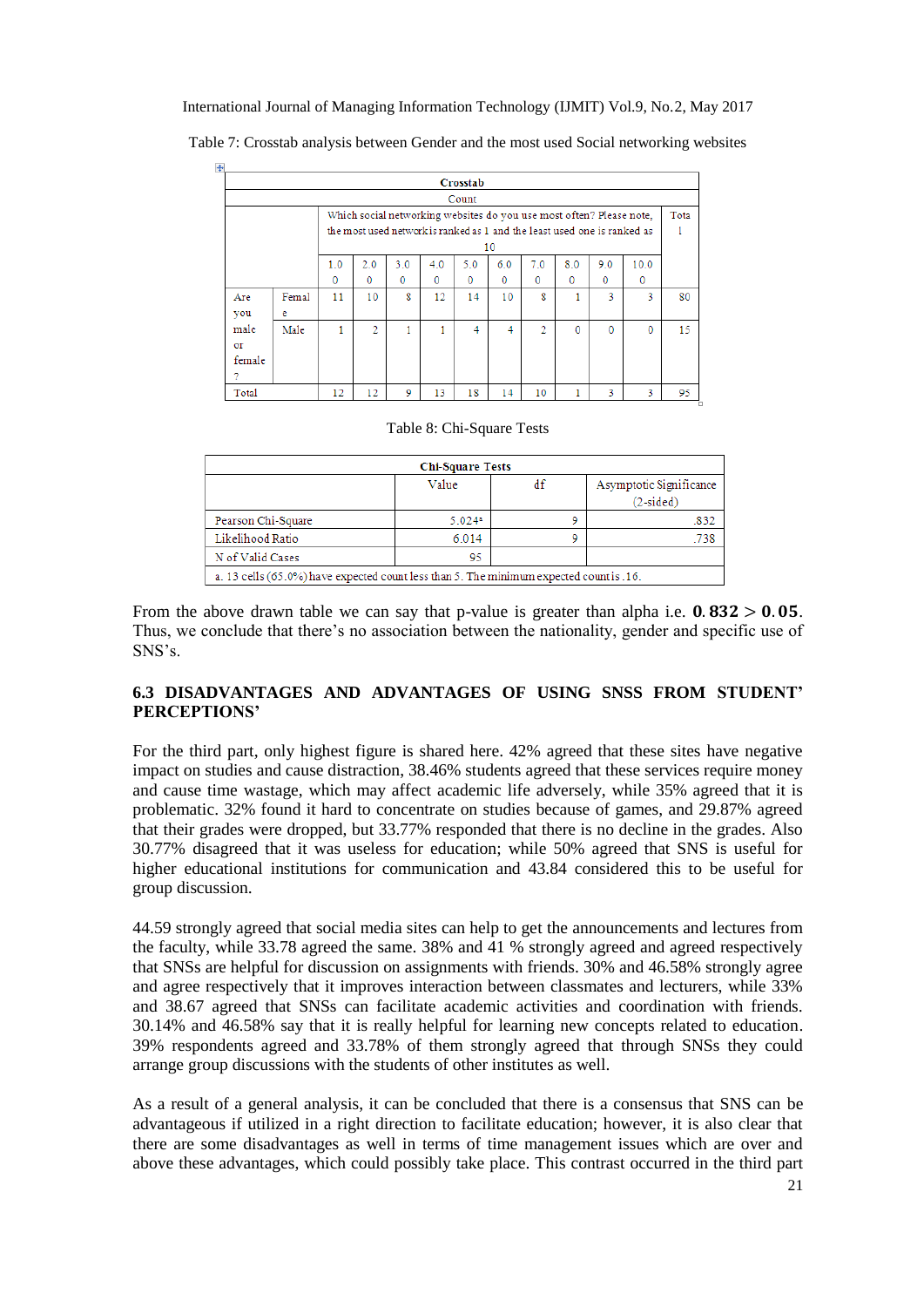of the survey when they were asked about the usefulness; although all of those use some or all of these services, but agree that these have more demerits. Those who considered these as helpful, also shared some concerns, which leads towards a conclusion that the use of SNS in a controlled manner, focusing to avoid its negative impacts.

| $\ddot{\ddagger}$                | Strongly |       |                |          | Strongly |
|----------------------------------|----------|-------|----------------|----------|----------|
| <b>Variables</b>                 | agree    | Agree | <b>Neither</b> | disagree | disagree |
| <b>Negative impact of SNS</b>    | 16.67    | 42.31 | 24.64          | 15.38    | $\Omega$ |
| Money and time wastage           | 10.26    | 38 46 | 20.51          | 25.64    | 5.13     |
| SNS as problematic issue         | 14.29    | 35.06 | 27.27          | 23.38    | $\Omega$ |
| <b>Bad impact of games</b>       | 18.92    | 32.43 | 22.97          | 14.86    | 10.81    |
| Drop in grades                   | 6.49     | 29.87 | 33.77          | 18.18    | 11.69    |
| SNS are useless for education    | 10.26    | 19.23 | 16.67          | 30.77    | 23.08    |
| <b>Helpful for communication</b> | 25.33    | 50.67 | 14.67          | 8        | 1.33     |
| For group discussion             | 34.25    | 43.84 | 13.7           | 6.85     | 1.37     |
| For announcements and lectures   | 44.59    | 33.78 | 17.57          | 4.05     | $\Omega$ |
| For assignment discussion with   |          |       |                |          |          |
| friends                          | 38.36    | 411   | 12.33          | 8 2 2    | $\Omega$ |
| For improved interactions        | 30.14    | 46.58 | 13.7           | 6.85     | 2.74     |
| For academic coordination        | 33.33    | 36.67 | 16             | 10.67    | 1.33     |
| for new concepts                 | 30.14    | 46.58 | 12.33          | 9.59     | 1.37     |
| FGD from those coming from other |          |       |                |          |          |
| <b>University</b>                | 33.78    | 39.19 | 17.57          | 8.11     | 1.35     |

Table 2: Students Responses for Advantages and Disadvantages of using SNSs

#### **6.4 RESULTS COMPARISON BASED ON COUNTRY-WISE**

When comparing the results on country wise, 53 respondents' 43% of total 124; were from Jordan by Nationality. Out of those, 50 students' 94% of the total 53 considered Face Book as their number one SNS site to be used for networking. Whereas; the next priority was What's app, as declared by 80% of the Jordanian students. Other networks were not at the priority at all, while Instagram and You Tube were totally rejected by the majority as the most used network.

71 students of Saudi Nationality; 57% of total 124 participated in the survey; showing huge inclination towards What's app. On analyzing and comparing the responses from the Saudi students it was found that What's app was the most commonly used network by 66 respondents; 92% of total 71 students from Saudi Arabia. For YouTube, 16 students (22.5%) agreed to be their first network, whereas, for twitter, 11 students (15%) agreed as the top priority for social networking. The rest of the networks were generally rejected as their top priority.Following tables (3, 4) present an overview on the country wise comparison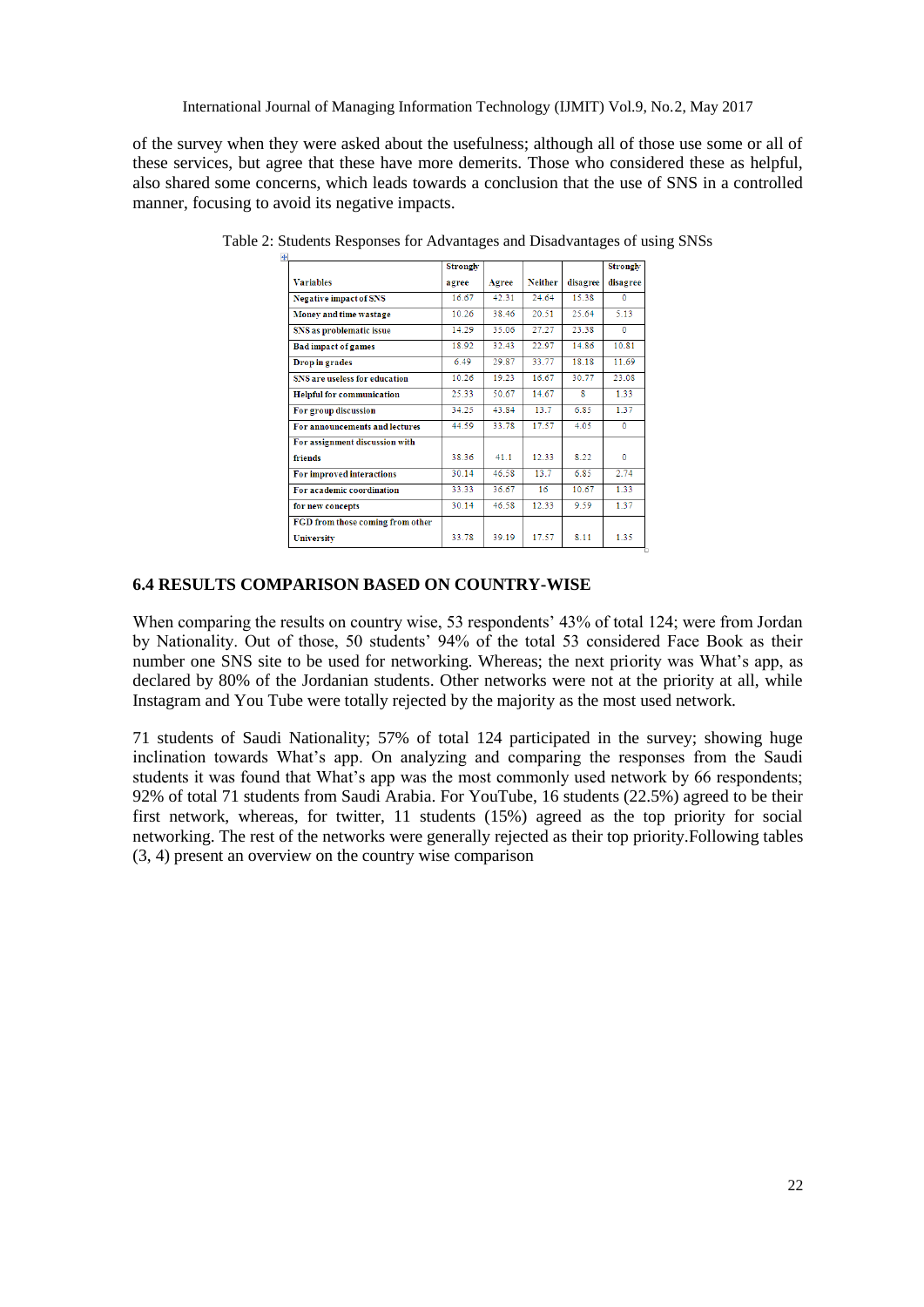| $\ddotplus$ |                |                                       |                |                        |
|-------------|----------------|---------------------------------------|----------------|------------------------|
|             | Sr. No         | Social Network Website   Top priority |                | Low or medium priority |
|             | 1.             | Twitter                               | 6              | 47                     |
|             | 2.             | Facebok                               | 50             | 3                      |
|             | 3 <sub>1</sub> | LinkedIn                              | 4              | 49                     |
|             | 4.             | Google +                              | 4              | 49                     |
|             | 5.             | What's app                            | 43             | 10                     |
|             | 6.             | Instagram                             | $\overline{0}$ | 53                     |
|             | 7.             | Pineterest                            | $\mathbf{0}$   | 53                     |
|             | 8.             | Skype                                 | $\overline{0}$ | 53                     |
|             | 9.             | Badoo                                 | $\mathbf{0}$   | 53                     |
|             | 10.            | You Tube                              | $\mathbf 0$    | 53                     |

#### Table 3: Responses from Jordanian Students

#### Table 4: Responses from Saudi Students

| Sr. No | Social Network Website   Top priority |                | Low or medium priority |
|--------|---------------------------------------|----------------|------------------------|
|        | Twitter                               | 11             | 60                     |
|        | Facebook                              | 3              | 68                     |
|        | LinkedIn                              |                | 70                     |
|        | Google +                              | 4              | 67                     |
|        | What's app                            | 66             | 9                      |
|        | Instagram                             | 0              | 71                     |
|        | Pineterest                            | 0              | 71                     |
|        | Skype                                 | $\mathbf{0}$   | 71                     |
|        | Badoo                                 | $\overline{0}$ | 71                     |
|        | You Tube                              | 16             | 55                     |

The data shows clear contrast when a country wise analysis was conducted. All the entries showing 0 in the table should be interpreted as none of the respondents declared the particular network as his mostly used site. Whereas showing a higher number of respondents in low priority refers to the students who do not use this network.

As of second part of the questionnaire, majority of the students (around 80%) from Jordan agreed that it has more disadvantages and the demerits than advantages. In case of Saudi students, there was a mixed response, (around 40%) disagreed for its negative impacts, and around 60%were convinced on its advantages for group work. Nevertheless, there was also a majority of the students who emphasized that SNSs are more the source of distraction and wastage of money and time regardless of their response in the favor or against the SNS sources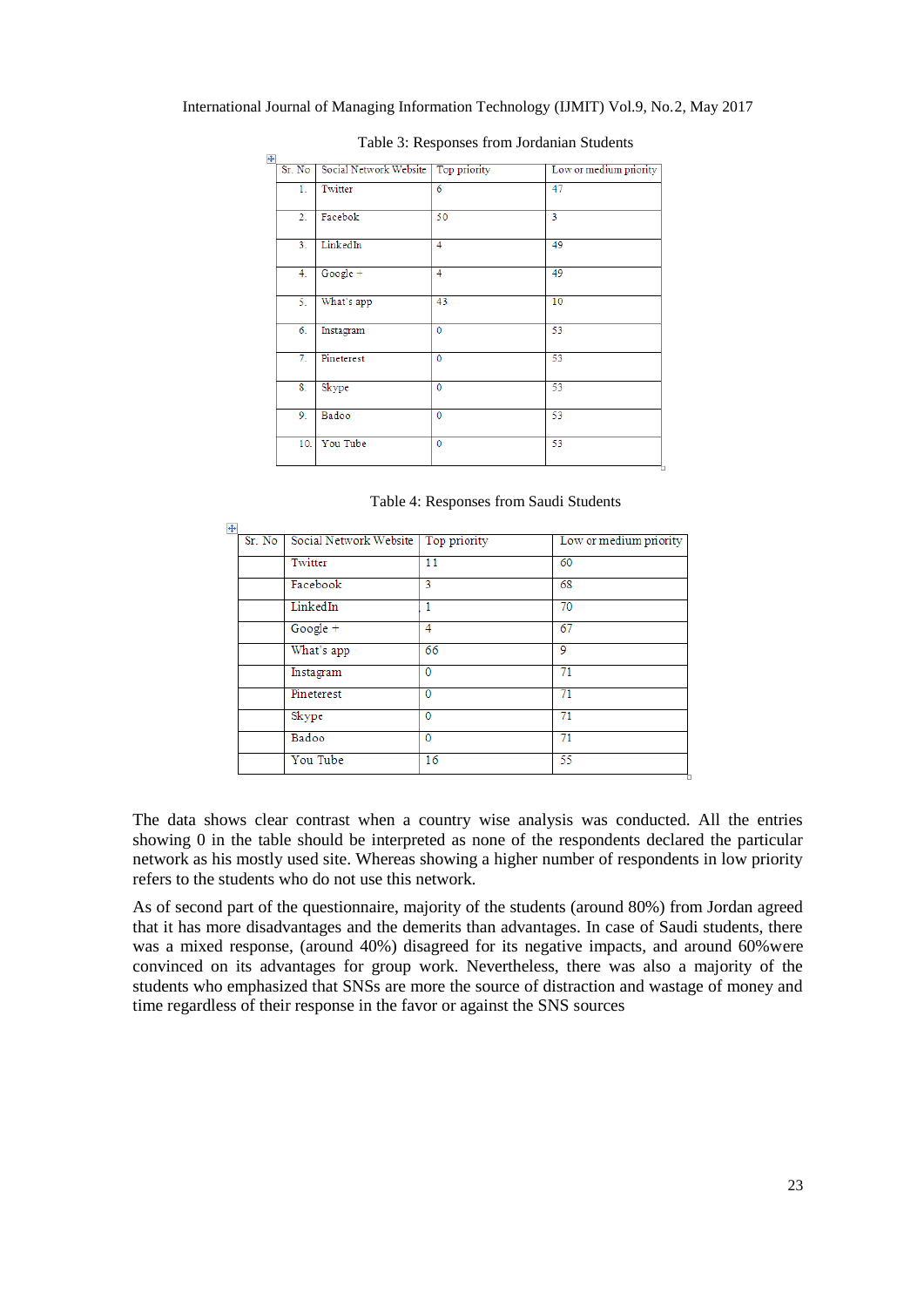# **7. CONCLUSION**

Above data clearly shows clear tendencies of the students to use SNSs as an academic resource. In the mid part though, a higher percentage of students have mentioned these as a means of time wastage and distraction although they have also admitted there addiction to these sites. Face book, Twitter and Google+ are clearly visible as students' top admiration in most of the cases, whereas What Sapp also appears for some positive uses by the students. This shows that Social networking is an integral part of their daily life.

Furthermore, the results show that students are using social networking websites by spending a lot of time on them; most of them claim they are using social networking sites after every 30 minutes. Some of them agreed about the advantages and the disadvantages of using the social networks. This shows the awareness level of students about the bad and good side of using these SNSs. However, most of them agree that using SNSs is considered as time wasting. This is due to lack of skills in time management, which can be improved and enhanced by providing workshops about the good practices for time management. It is required from instructors to rule and regulate the usage of SNSs with in the educational process. However, interesting results appear when we compared the results of usage of SNSs country-wise. Although the sample is not evenly distributed, we noticed that, Jordanian University prefer to use Facebook for communication and learning, which is coherent with previous research [16]. This is different from what had been reported by Saudi students who prefer what's app as tool for communication and discussion. Some students prefer to give the information in condense and textual approach with no destruction with other features that appears as in Facebook. Some students have the ability to do multitask, while they are browsing certain social networking website and thus make their learning process more enjoyable. However, the analysis shows that there is no association between gender and using specific social networking websites at the academic level. As for our knowledge, no other studies showed the gender role on using social networking as educational tool in the Middle East countries.

This study helps us in understanding the importance of social networking website for learning and academic use by students as these sites help instructors and instructional designers to incorporate such features in their learning management systems and educational tool designs [15]. In addition, instructors came to know how to integrate these tools within their teaching process. Future research should focus the use of social networking websites within the educational process and should explain the measures to integrate these technologies within the learning process. More studiesshould be made to fill the gap and enrich the academic filed regarding social networking websites in developing countries.

### **REFERENCES**

- [1] Abu-Shanab, Emad A., Al-Tarawneh, Heyam A.(2013).How Jordanian Youth Perceive Social Networks Influence?. Computer Science and Information Technology 1(2): 159-164, 2013. DOI: 10.13189/csit.2013.010213.
- [2] Al-Ghaith, W. (2016). Applying and extending the Technology Acceptance Model to understand Social Networking Sites (SNS) Usage: Toward proposing a comprehensive model. In Proceedings of the The 3rd Multidisciplinary International Social Networks Conference on SocialInformatics 2016, Data Science 2016 (MISNC, SI, DS 2016). ACM, New York, NY, USA, Article 20, 8 pages. DOI: https://doi.org/10.1145/2955129.2955149
- [3] Al-Ghaith, W. (2015). Understanding Social Network Usage: Impact of Co-Presence, Intimacy, and Immediacy. (IJACSA) International Journal of Advanced Computer Science and Applications, 6(8), 99-111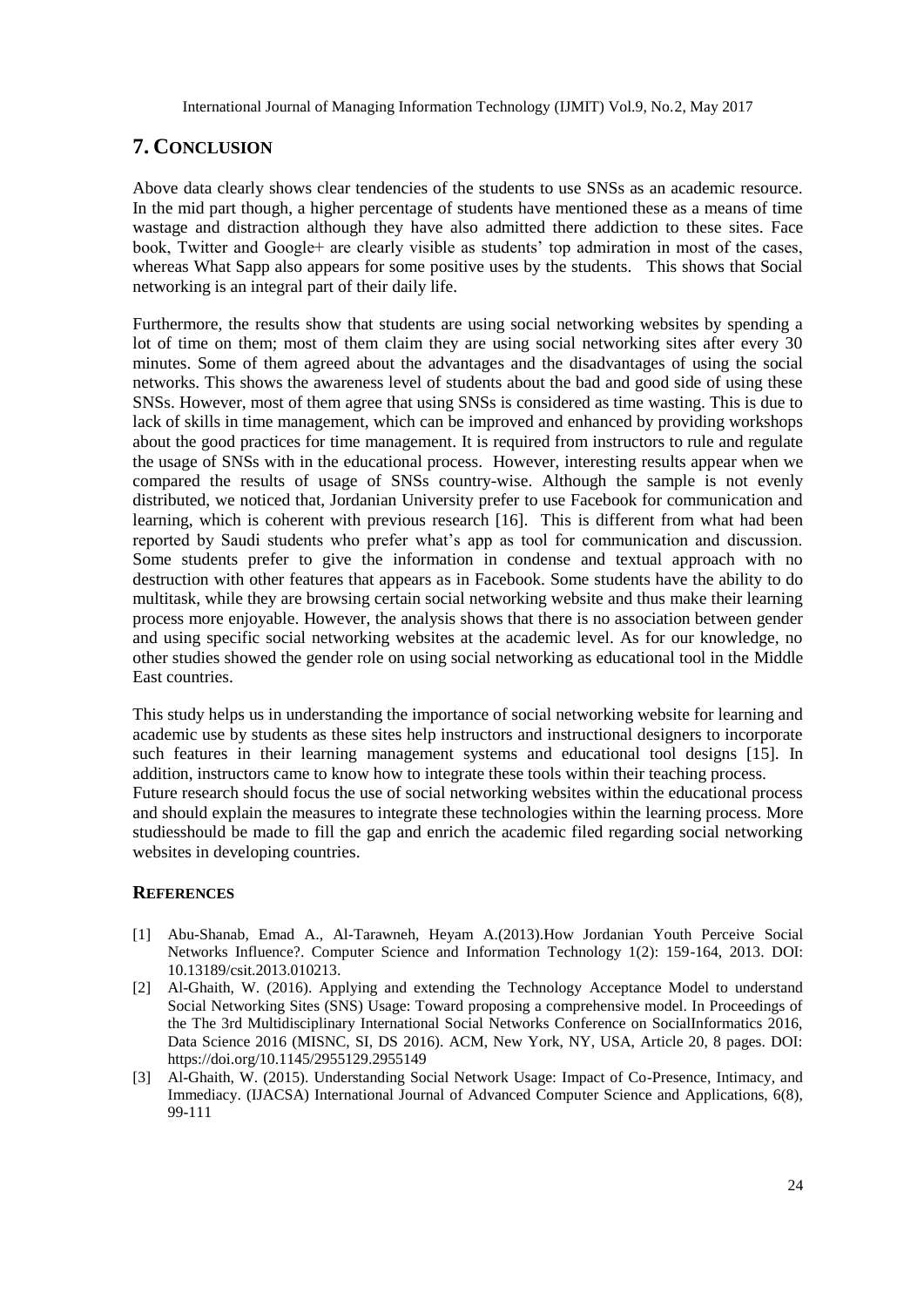- [4] AlJeraisy, M.N., Mohammad, H., Fayyoumi, A., &AlRashideh, W. (2015). Web 2.0 in education: The impact of discussion board on student performance and satisfaction. The Turkish Online Journal of Educational Technology, 14(2), 247-260.
- [5] Antonacopoulou, E.P. and Chiva, R. (2007) The social complexity of organizational learning: dynamics of learning and organising. Management Learning, 38, pp. 277-296
- [6] Al-Oqily, I., Alkhatib, G., Al-Khasawneh, A. &Alian, M. (2013). Social networks impact: The case ofJordanian youth. International Journal of Continuing Engineering Education and Lifelong Learning,23(1), 100-114.
- [7] Althemairy, A. (2013, February 22). Million users of social networks in Saudi Arabia without the benefit of learning. Alegtisadiah News. Retrieved July 4, 2014, from http://www.aleqt.com/2013/02/22/article\_733633.html
- [8] Bandura, A. (1977). Self-efficacy: Toward a unifying theory of behavioral change. Psychological Review, 84(2), 191-215
- [9] Bennett, S., Bishop, A., Dalgarno, B., Waycott, J. & Kennedy, G. (2012). Implementing Web 2.0 technologies in higher education: A collective case study. Computers & Education, 59(2),524-534.
- [10] Buzzetto-More N. A. (2012) Social networking in undergraduate education. Interdisciplinary Journal of Information, Knowledge, and Management 7, 63-90
- [11] Dabbagh, N., &Kitsantas, A., Personal Learning Environments, social media, and self-regulated learning: A natural formula for connecting formal and informal learning, Internet and Higher Education (2011), doi:10.1016/j.iheduc.2011.06.002
- [12] Claros, I., Cobos, R., &Collazos,C. A .(2016). "An Approach Based on Social Network Analysis Applied to a Collaborative Learning Experience," in IEEE Transactions on Learning Technologies, vol. 9, no. 2, pp. 190-195, April-June 1 2016. doi: 10.1109/TLT.2015.2453979
- [13] Gunawardena, C. N., Hermans, M. B., Sanchez, D., Richmond, C., Bohley, M., & Tuttle, R. (2009). A theoretical framework for building online communities of practice with social networking tools. Educational Media International, 46 (1), 3-16.
- [14] Greenhow, C. (2011). Online social networks and learning. On the Horizon, 19(1), 4-12.
- [15] Lahiri, M., & Moseley, J. L. (2015). Learning by Going Social: Do We Really Learn from Social Media?. International Journal of Learning, Teaching and Educational Research, 11(2).
- [16] Maqableh, M.M., Rajab, L., Quteshat, W., Masa'deh, R.M.T., Khatib, T. and Karajeh, H. (2015). TheImpact of Social Media Networks Websites Usage on Students' Academic Performance. Communications and Network, 7, 159-171. http://dx.doi.org/10.4236/cn.2015.74015
- [17] Manca, S. and Ranieri, M. (2013), Is it a tool suitable for learning? A critical review of the literature on Facebook as a technology-enhanced learning environment. Journal of Computer Assisted Learning, 29: 487–504. doi: 10.1111/jcal.12007
- [18] http://www.mcit.gov.sa/En/aboutmcit/sectordevelopment/pages/sectorindices.aspx
- [19] Kutbi, Alaa Ibraheem, "How Undergraduate Female Students in the Kingdom of Saudi Arabia Perceive Social Media as a Learning Tool: An Exploratory Study" (2015). Electronic Theses and Dissertations. Paper 5290.
- [20] Hamat, A., Embi, M., & Hassan, H. (2012). The Use of Social Networking Sites among Malaysian University Students. International Education Studies, Vol.5 (3), pp.56-66.
- [21] Helou, A. M., & Rahim, N. Z. A. (2014). The Influence Of Social Networking Sites On Students'academic Performance In Malaysia. International Journal Of Electronic Commerce, 5(2).
- [22] Madge, C. , Meek, J. , Wellens, J., Hooley, T. (2009). Facebook, social integration and informal learning at university: It is more for socializing and talking to friends about work than for actually doing work Learning, Media and Technology, 34 (2) (2009), pp. 141–155 http://dx.doi.org/10.1080/17439880902923606
- [23] Shih, R.-C. (2011). Can Web 2.0 technology assist college students in learning English writing? Integrating Facebook and peer assessment with blended learning. In J. Waycott& J. Sheard (Eds), Assessing stu-dents' Web 2.0 activities in higher education. Australasian Journal of Educational Technology, 27(Special issue, 5), 829-845. Retrieved from http://www.ascilite.org.au/ajet/ajet27/shih.html
- [24] Selwyn, N. (2009). Faceworking: exploring students' education-related use of Facebook. Learning, Media and Technology, 34(2), 157-174.
- [25] Tuan, N. &Tu, N (2013). The Impact of Online Social Networking on Students' Study. VNU Journal of Education Research, Vol. 29(1), 2013, pp. 1-13.
- [26] Zhu, C. (2012). Student satisfaction, performance, and knowledge construction in online collaborative learning. Journal of Educational Technology & Society, 15(1), 127-136.